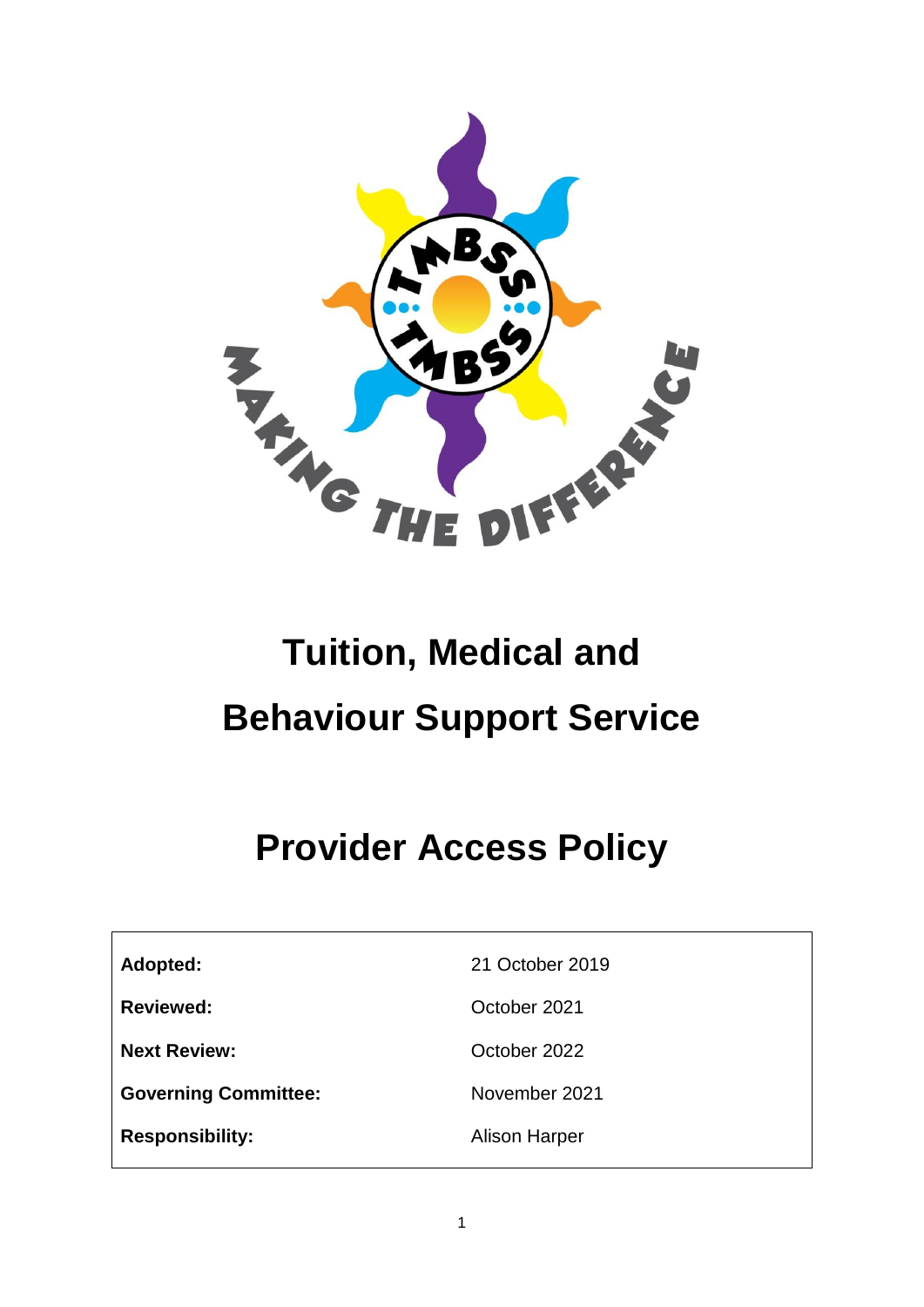## **Introduction**

This policy statement sets out the service's arrangements for managing the access of providers to pupils at TMBSS for the purpose of giving them information about the provider's education or training offer. This complies with the school's legal obligations under Section 42B of the Education Act 1997.

### **Pupil entitlement**

All pupils in years 8-13 are entitled:

- to find out about technical education qualifications and apprenticeships opportunities, as part of a careers programme which provides information on the full range of education and training options available at each transition point;
- to hear from a range of local providers about the opportunities they offer, including technical education and apprenticeships – through events, assemblies, group discussions and taster events;
- to understand how to make applications for the full range of academic and technical courses.

#### **Management of provider access requests**

#### **Visits during COVID-19 restrictions**

**Anyone wishing to visit while Covid-19 restrictions are in place must request a copy of our TMBSS visitor protocol in the first instance. The Protocol sets out the expectations of all TMBSS educational settings in relation to visits to children in their educational establishments. It aims to reduce/minimise the risk of spread of infection (Covid-19) to staff, children and visitors, whilst the pandemic continues.**

#### **Procedure**

A provider wishing to request access should contact Lindsay Crozier, Business Manager, telephone: 01743 368189; Email: [crozier.l@tmbss-shropshire.org.uk](mailto:crozier.l@tmbss-shropshire.org.uk) to arrange opportunities to go into TMBSS education centres to speak with pupils and/or their parents/carers

#### **Opportunities for access**

A number of events, integrated into the school careers programme, will offer providers an opportunity to speak to pupils and/or their parents/carers:

|                 | <b>Autumn Term</b> | Spring Term                                                     | <b>Summer term</b> |
|-----------------|--------------------|-----------------------------------------------------------------|--------------------|
| KS <sub>3</sub> |                    | Students complete the activities set out to achieve the targets |                    |
|                 |                    | that are set by the CDI and also match up to the Gatsby         |                    |
|                 | <b>Benchmarks</b>  |                                                                 |                    |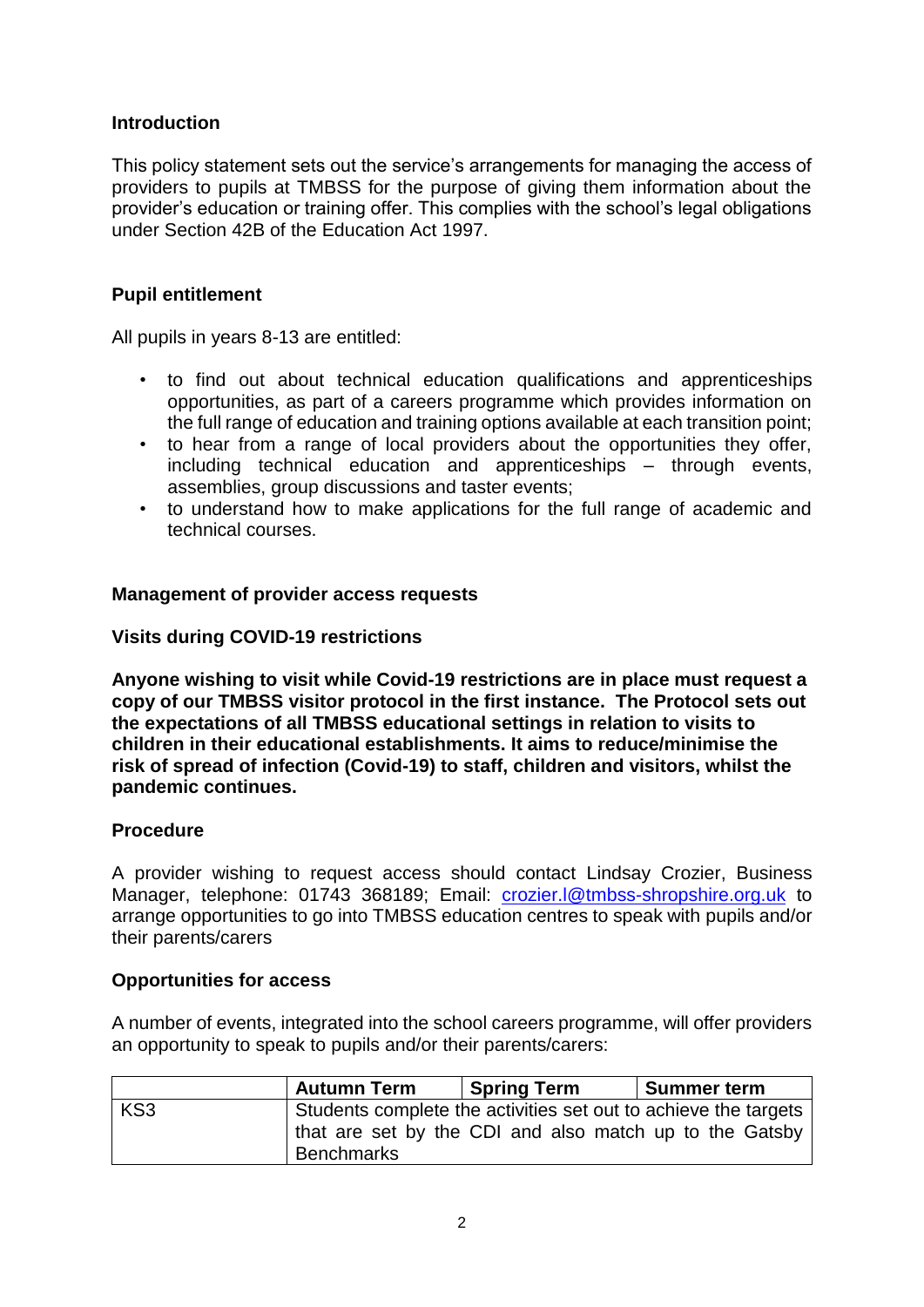|     | <b>Autumn Term</b>                                                                                                                                                                   | <b>Spring Term</b>                                              | <b>Summer term</b>     |
|-----|--------------------------------------------------------------------------------------------------------------------------------------------------------------------------------------|-----------------------------------------------------------------|------------------------|
| KS4 | Year 11s<br>have                                                                                                                                                                     | Students have the                                               | <b>Students</b><br>are |
|     | Progress Reviews                                                                                                                                                                     | opportunity<br>to                                               | supported to create    |
|     | discuss<br>the<br>to                                                                                                                                                                 | attend<br>the                                                   | a CV.                  |
|     | progress with their                                                                                                                                                                  | Apprenticeship                                                  |                        |
|     | careers plans and                                                                                                                                                                    | Show at Telford                                                 |                        |
|     | lessons.                                                                                                                                                                             | International                                                   |                        |
|     |                                                                                                                                                                                      | Centre to explore                                               |                        |
|     |                                                                                                                                                                                      | the wide range of                                               |                        |
|     |                                                                                                                                                                                      | opportunities.                                                  |                        |
|     |                                                                                                                                                                                      | Any students                                                    |                        |
|     |                                                                                                                                                                                      | interested<br>in.                                               |                        |
|     |                                                                                                                                                                                      | entering the beauty                                             |                        |
|     |                                                                                                                                                                                      | industry have the                                               |                        |
|     |                                                                                                                                                                                      | chance to attend                                                |                        |
|     |                                                                                                                                                                                      | the Beauty Show at                                              |                        |
|     |                                                                                                                                                                                      | Birmingham<br><b>NEC</b>                                        |                        |
|     |                                                                                                                                                                                      | to explore<br>the                                               |                        |
|     |                                                                                                                                                                                      | many opportunities<br>within the industry.                      |                        |
|     |                                                                                                                                                                                      | Students complete the activities set out to achieve the targets |                        |
|     |                                                                                                                                                                                      | that are set by the CDI and also match up to the Gatsby         |                        |
|     | Benchmarks.                                                                                                                                                                          |                                                                 |                        |
|     |                                                                                                                                                                                      |                                                                 |                        |
|     | Students have the opportunity to meet with the Careers                                                                                                                               |                                                                 |                        |
|     | Advisor at least once to discuss and gain advice and guidance                                                                                                                        |                                                                 |                        |
|     | about their post-16 ideas.                                                                                                                                                           |                                                                 |                        |
|     |                                                                                                                                                                                      |                                                                 |                        |
|     | The Careers Adviser is in centres half termly to allow students                                                                                                                      |                                                                 |                        |
|     | regular support with their post-16 plans and allow them to drop                                                                                                                      |                                                                 |                        |
|     | in when they feel necessary. The careers co-ordinator within                                                                                                                         |                                                                 |                        |
|     | centre also uses these sessions to support students to college                                                                                                                       |                                                                 |                        |
|     | visits and interviews.<br>Students who express an interest in participating in work<br>experience are all supported by the careers co-ordinator to set<br>up suitable placements.    |                                                                 |                        |
|     |                                                                                                                                                                                      |                                                                 |                        |
|     |                                                                                                                                                                                      |                                                                 |                        |
|     |                                                                                                                                                                                      |                                                                 |                        |
|     |                                                                                                                                                                                      |                                                                 |                        |
|     | We work with a range of vocational providers to provide extra<br>activities and courses that the students can gain practical<br>experience from. The areas that these are in include |                                                                 |                        |
|     |                                                                                                                                                                                      |                                                                 |                        |
|     | mechanics, engineering, animal care and hair and beauty.                                                                                                                             |                                                                 |                        |
|     |                                                                                                                                                                                      |                                                                 |                        |
|     | Students are supported by the centre careers coordinator on                                                                                                                          |                                                                 |                        |
|     | visits to colleges.                                                                                                                                                                  |                                                                 |                        |

Please speak to our Business manager to identify the most suitable opportunity for you.